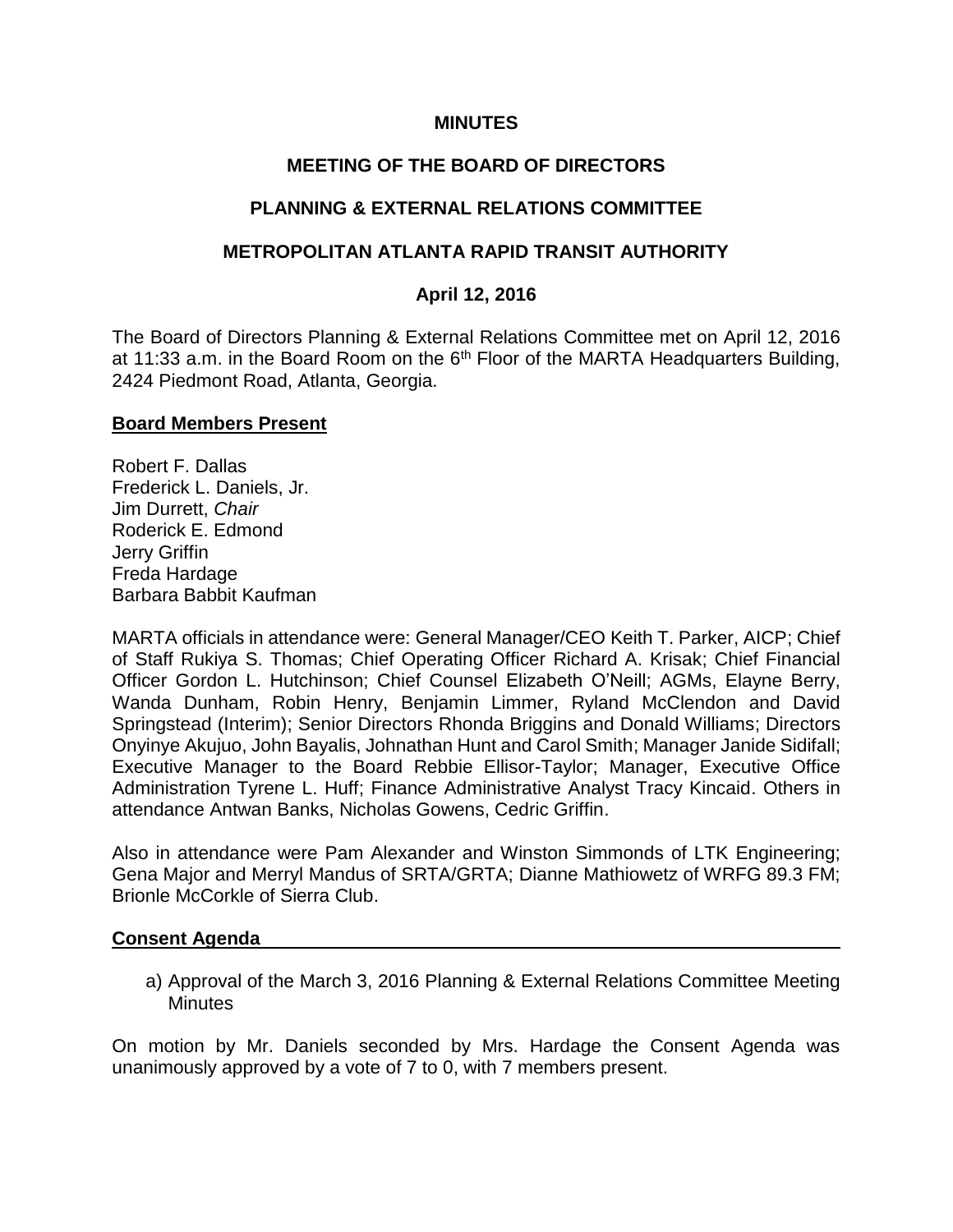## **Individual Agenda**

# **Briefing – FY 2016 Mid-Year Ridership Review**

Ms. Smith briefed the Committee on trends in MARTA Ridership for the first six months of FY 2016.

### *Overview*

- $\triangleright$  For the first six months of FY 2016, MARTA ridership was approximately 70 million passenger boardings; 1.3 million, or 1.9%, lower than the previous fiscal year and 0.6 million, or 0.8%, above the projection
- $\triangleright$  Ridership by Mode
	- o Rail ridership has been 1.3% lower than previous year
	- $\circ$  Bus ridership has been 2.6% lower than previous year
	- o Mobility ridership has shown an 8.3% gain over previous year
	- o Rail ridership has been 1.9% high, compared to FY 2016 projections
	- $\circ$  Bus boardings have been down 0.4%, compared to FY 2016 projections
	- o Mobility trips were 5.3% higher than projected
- $\triangleright$  Ridership by Service Day/Type
	- o Average weekday ridership dropped 1.8% for July-December
	- o Average Saturday boardings declined 6.1%
	- o Average Sunday ridership decreased 2.5%
- $\triangleright$  Ridership by Fare Payment Method
	- $\circ$  Time pass ridership has declined 6.0% from the previous year
	- o Stored trip boardings have decreased 4.7% from the previous year
	- $\circ$  Stored value ridership has grown 6.0% from the previous year

*Root Causes for Ridership Changes – FY 2016 vs. FY 2015*

- $\triangleright$  Clayton County
	- o Expanded service added 1,385,000 MARTA boardings over the 6-month period (no service last year)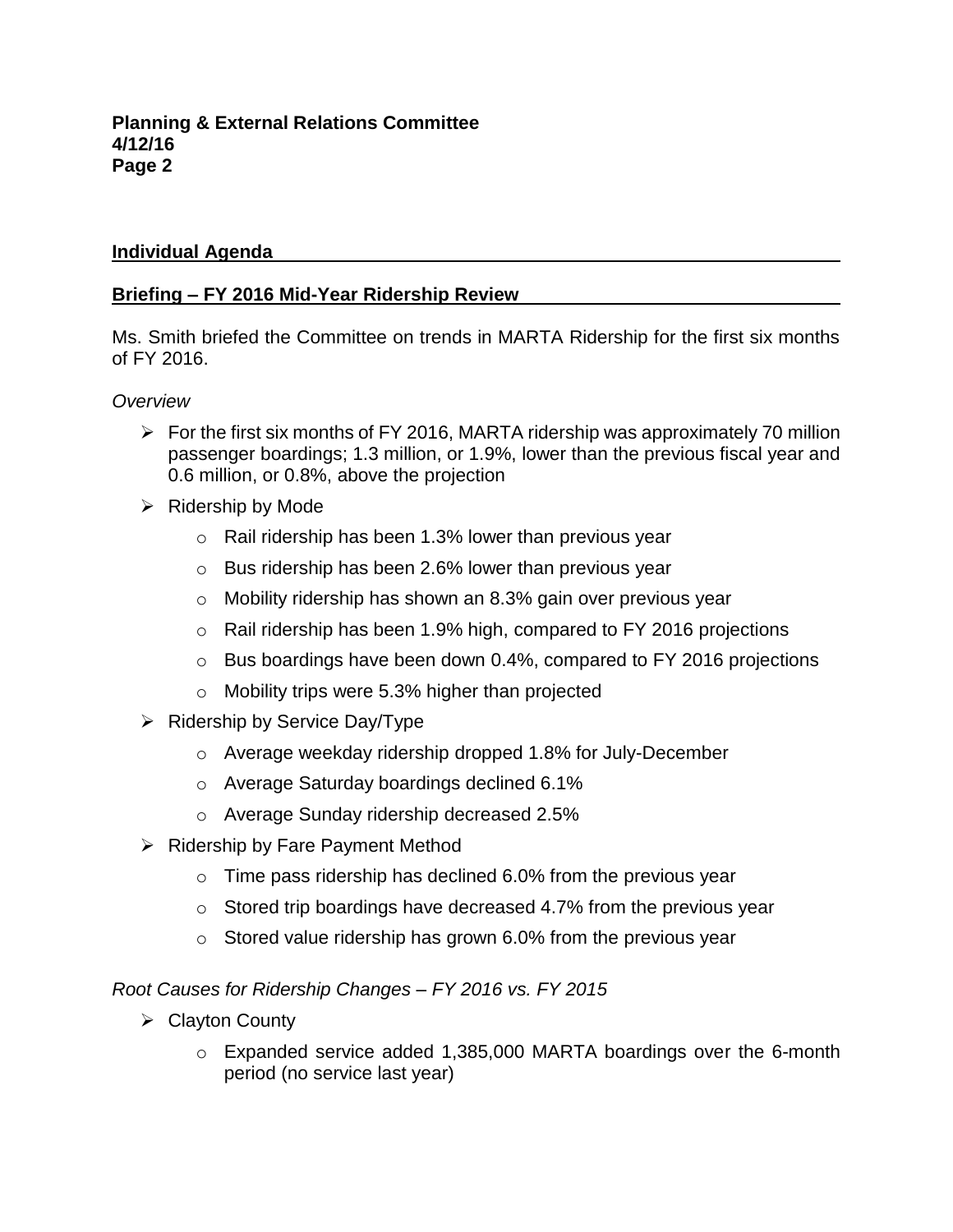- $\circ$  Ridership represents a substantial increase over former C-Tran ridership levels
- Large Special Events
	- o Reduced by 385,000 passenger boardings over the 6 months
	- o No Jehovah's Witness or Beyonce/Jay-Z this Summer, though Alcoholics Anonymous, Primerica, and Gold Cup Soccer made up for some of the loss – no replacement for Garth Brooks (7) or Outkast (3) concert series in Fall 2014
- MARTA's Labor Day "Free Ride Day" produced 105,000 extra passenger boardings (60% Bus; 40% Rail)
- $\triangleright$  Weather and Holidays
	- $\circ$  July through November featured no net difference in ridership due to inclement weather and holiday effects, compared to previous year
	- $\circ$  December showed a net loss of 470,000 trips due to inclement weather and the holiday season
- $\triangleright$  Reduced Gas Prices
	- $\circ$  Gas prices were down 28% from the previous July-December period
	- o Will likely lead to a loss of approximately 1,095,000 passenger boardings over six months

# *Other Ridership Observations*

- $\triangleright$  Overall predicted net change from root causes for ridership changes is a loss of about 460,000 trips from FY 2015, but MARTA actually lost about 1,330,000 trips
- From November 19, 2015 to December 13, 2015, APC-recorded bus ridership was about 8% higher than breeze-recorded bus "taps", but from December 14, 2015 to January 31, 2016 the difference was about 14%
- From November 19, 2015 to December 13, 2015 Breeze-recorded rail "taps" were about 11% higher than Breeze-recorded bus "taps", but from December 14, 2015 to January 31, 2016 the difference was about 16%

Mr. Daniels asked how did staff reconcile the recorded taps to MARTA's actual ridership.

Ms. Smith said staff will provide a written summary on the reconciliation.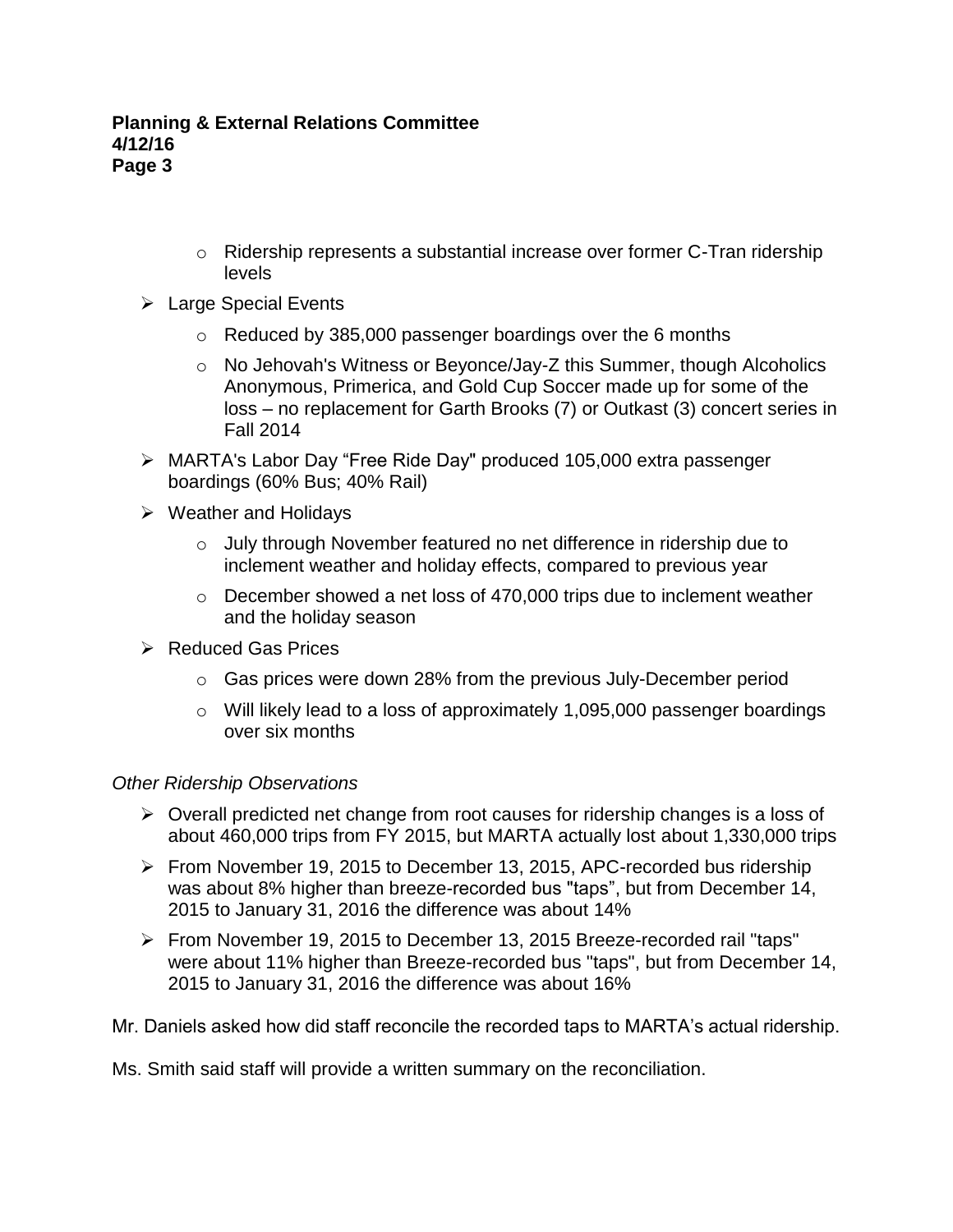Mr. Durrett said the Board would appreciate that.

Mr. Daniels asked about the impact of smart phone technology referred to as "tap and go".

Ms. Smith said MARTA will always receive cash, just less of it.

Mrs. Kaufman asked about peer agency ridership.

Ms. Smith said ridership is down across the country. Agencies that have experienced slight increases are the ones that added service. The ridership decline is most likely due to reduced gas prices.

Mrs. Kaufman asked where would MARTA stand without the Clayton County service.

Ms. Smith said Clayton County accounts for approximately 250,000 rides per month.

Mr. Parker said MARTA carries about 10-12 million per month; while Clayton County service is meaningful, it does not determine if ridership outcomes for the month.

# **Briefing – I-20 East Transit Initiative Project Update**

Ms. Sidifall briefed the Committee on the current status of the I-20 East Transit Initiative.

*Adopted Locally Preferred Alternative (LPA)*

- Result of a two-year Detailed Corridor Analysis which evaluated a broad range of transit alternatives for the 1-20 East corridor
- $\triangleright$  Two components:
	- o 12 mile extension of existing MARTA heavy rail transit from Indian Creek Station to the Mall at Stonecrest in eastern DeKalb County
	- $\circ$  12.8 miles of new bus rapid transit in high occupancy vehicle and general use lanes from Five Points Station Wesley Chapel Road

# *Project Status*

- $\triangleright$  Environmental studies initiated for the two components August
- $\geq 2012$ 
	- o Environmental Assessment for the BRT component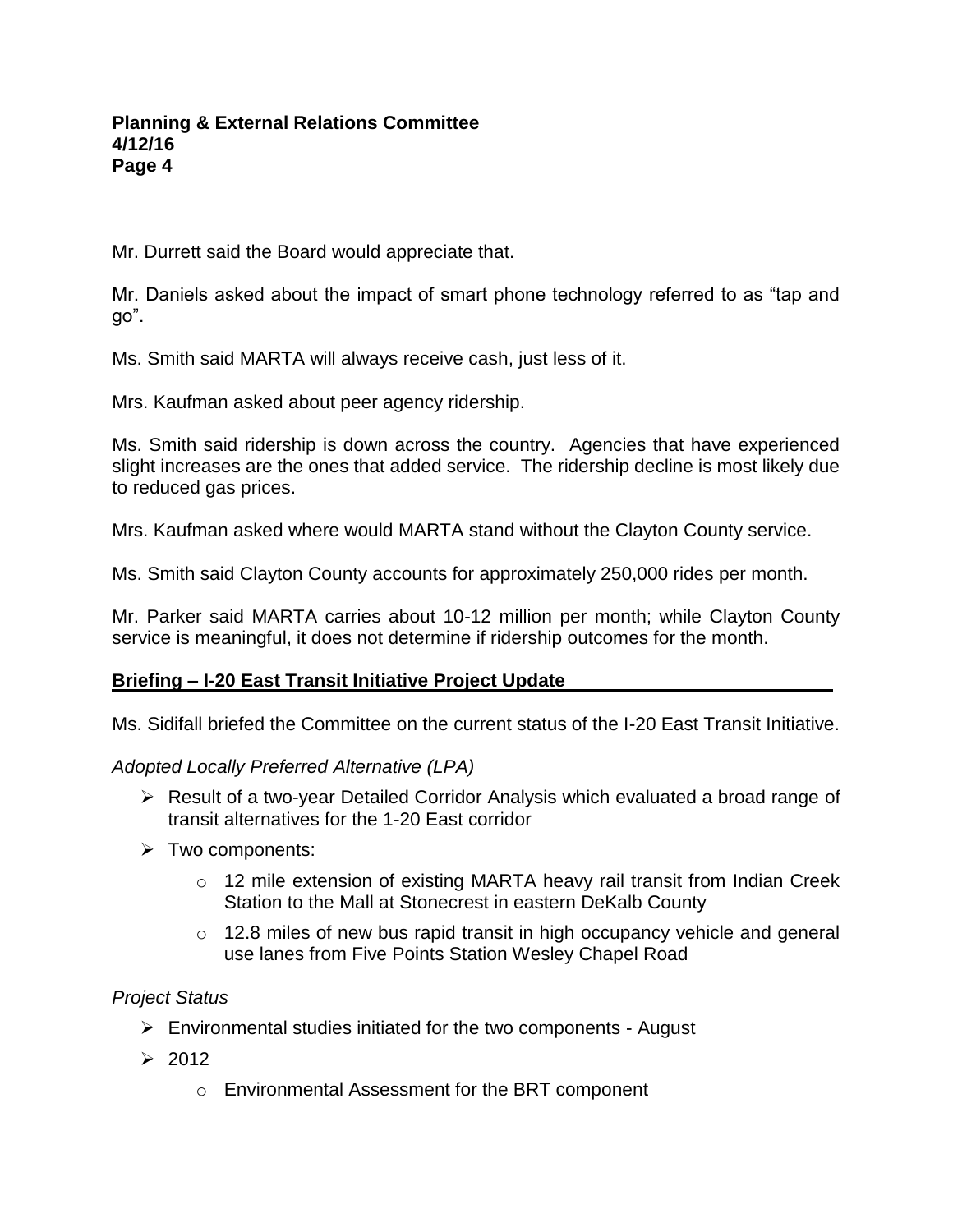- o Environmental Impact Statement for the HRT component
- $\triangleright$  Projects were on track to be updated and released for public comment by Fall 2015
- Federal environmental clearance was anticipated by December 2015 for bus rapid transit and late 2016 for heavy rail

## Regional Plan Update – Managed Lanes

- Georgia DOT Managed Lanes Implementation Plan completed in July 2015
- $\triangleright$  Recommendation for new managed lanes along I-20 East as a regional priority
- $\triangleright$  Managed lanes included in the financially constrained Region's Plan
- $\triangleright$  Requires further consideration in MARTA's ongoing environmental review

## *Planning Assumptions*

- $\triangleright$  I-20 East managed lanes not included in regional transportation plan when I-20 East Transit Initiative began in 2010
- "No Build Alternative" assumed no capacity adding projects along I-20 by 2030
	- o This has been an underlying assumption for all conceptual planning, ridership forecasts and technical studies
- $\triangleright$  Change in regional priorities requires that technical analysis consider high capacity transit expansion with managed lanes as part of the "No Build Alternative"

## *Bus Rapid Transit Planning Considerations*

- $\triangleright$  Reassess ridership forecasts
- $\triangleright$  Reevaluate traffic and parking impacts
- $\triangleright$  Modify bus rapid transit operating plans
- $\triangleright$  Revise capital, operating and maintenance cost estimates

## Heavy Rail Planning Considerations

- $\triangleright$  Develop a new rail alignment
- $\triangleright$  Reassess ridership forecasts
- $\triangleright$  Revisit noise and vibration
- $\triangleright$  Reevaluate traffic and parking impacts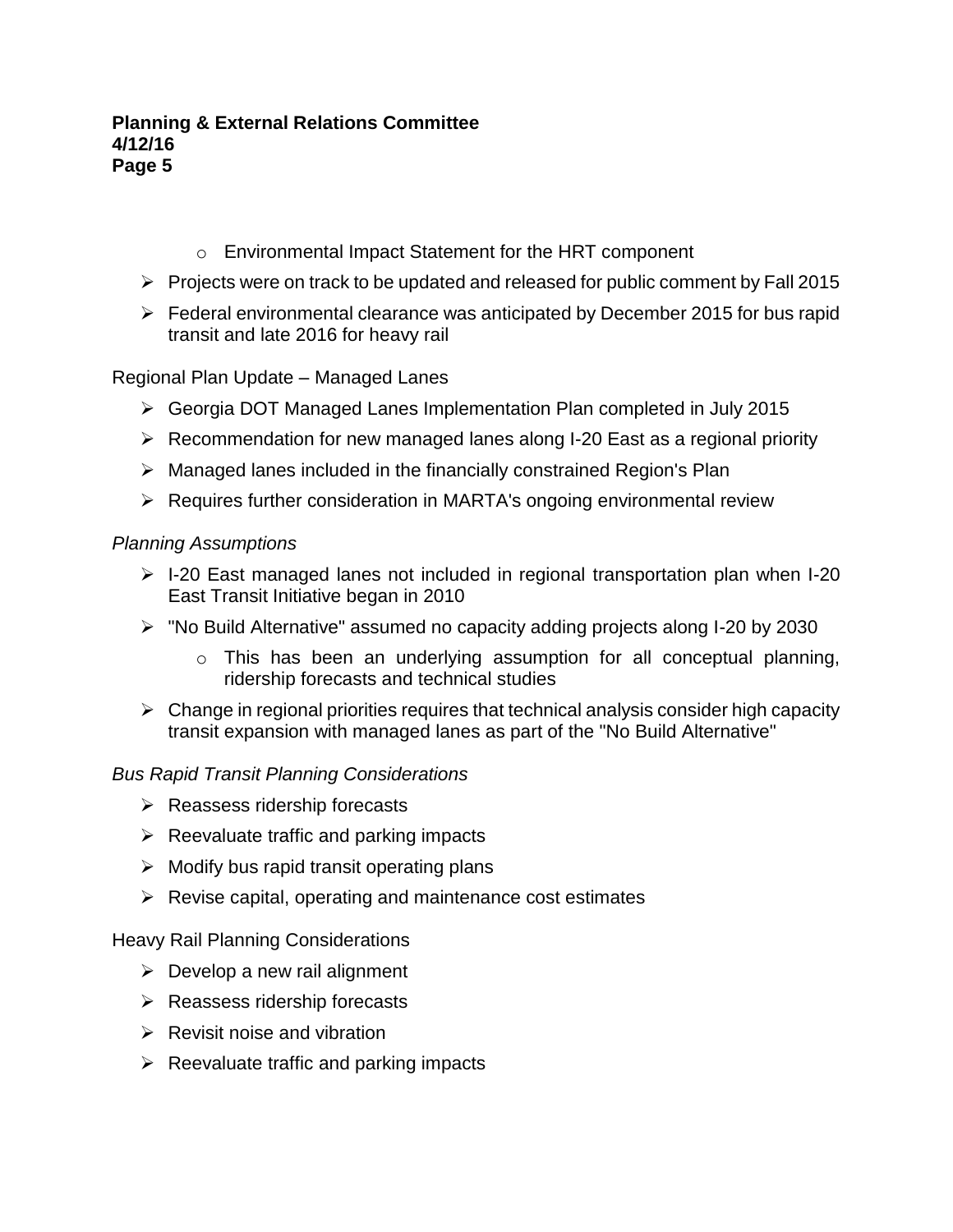- $\triangleright$  Reassess impacts to some resources such as floodplains, water resources, land use, parks, etc.
- $\triangleright$  Modify heavy rail operating plans
- $\triangleright$  Revise capital, operating and maintenance cost estimates

## *Moving Forward*

- $\triangleright$  Conduct a performance analysis, over the next 6-9 months, to determine how high capacity transit performs in a corridor also served by managed lanes
- $\triangleright$  Focus on estimating and evaluating the cost/benefit of three alternatives:
	- o Extension of heavy rail
	- o Implementation of highway bus rapid transit
	- o Extension of heavy rail and highway BRT operating in tandem
- $\triangleright$  Analysis will inform MARTA's next steps to advance transit improvements in the corridor, including a decision on the scope of any further environmental review
- $\triangleright$  Staff will bring a recommendation to the Board

Mr. Daniels said now a decision has to be made on which side of the expressway the alternative analysis will focus on, whether it is rail, BRT, etc., either on the north or south side of I-20.

Ms. Sidifall said that is correct.

Mr. Daniels said the project was near the environmental approval stage. Now it appears that it is going backwards in terms of the analysis, based on GDOT making a decision. MARTA was aware that there were lanes by which GDOT had access to in terms of rightof-way, so that should have been included in the analysis well before getting to the environmental approval point. He asked how does staff know that this is not going to cause a total reset.

Ms. Sidifall said it was considered in the analysis. The Authority's alignment proposed for MARTA to be on the northern end of I-20 coming out 285 and the managed lanes were planned for the southern end. At some point towards Panola Road they would switch. MARTA's planned alignment was based on GDOT's proposed concept at that time. The concept has since changed; as a result, MARTA has to take a relook at where it can fit in without causing too much impact

Mr. Daniels asked what will be accomplished during 6-9 month performance analysis.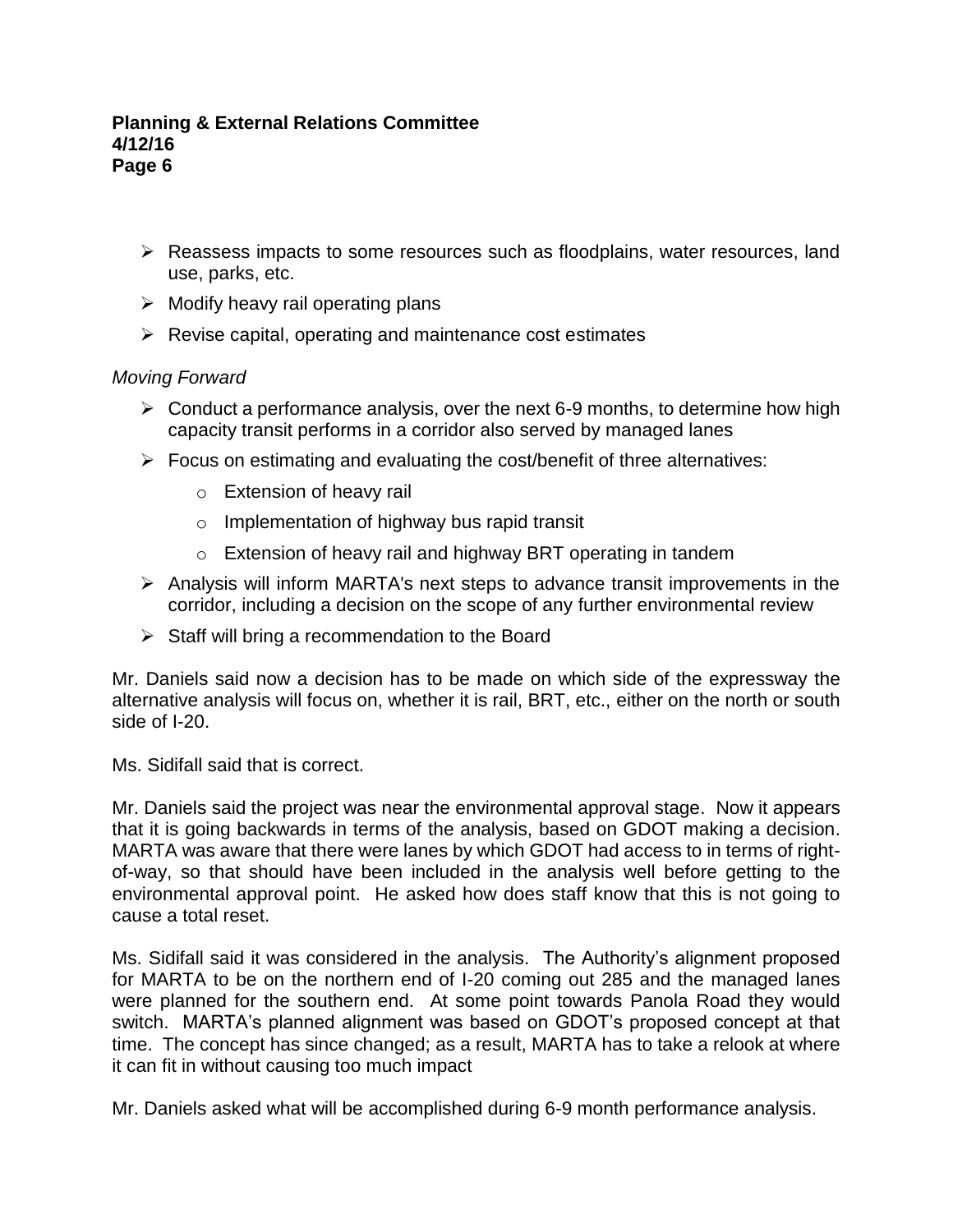Ms. Sidifall said MARTA will use that time to consider what is the best investment to make in that corridor. MARTA will look at whether the cost benefit merits moving forward with heavy rail or does looking at how BRT performs in managed lanes merit moving forward in the environmental review process and make adjustments as appropriate.

Mr. Daniels said the alternative that had been chosen by the MARTA Board was to move forward with heavy rail out to Stonecrest. He said the Board was under the impression that MARTA was looking at the north side of I-20 because it is the least developed side. He asked why is there such an adjustment that needs to take place, if the State is doing the managed lanes down the middle.

Ms. Sidifall said one of the primary reasons staff recommended heavy rail was, there was no presence of managed lanes at that time. Although there had been some discussions about it, they were not programmed in any way, which is why MARTA tried to accommodate GDOT's concept.

Mr. Daniels said the impact of the managed lanes is down the middle of I-20 and MARTA's analysis has been primarily of the north side of I-20. He asked why does it seem that the project is starting over.

Mr. Williams said when the managed lanes format changed to having them on both sides it pushed it out further in terms of the overall right-of-way. The envelope for transit is smaller, so MARTA has to take a look at how that impacts its proposed high capacity service.

Mr. Daniels said although the lanes are on the inside of I-20, they are going out further.

Mr. Williams said the right-of-way MARTA initially anticipated to have is not there anymore. MARTA has to reassess the envelope for high capacity service in that corridor.

Mr. Parker said if the managed lanes use two full lanes of traffic it consumes so much of the space MARTA initially had. It will have an impact, as it pushes MARTA out further into the peripheral.

Mr. Daniels said MARTA needs to schedule to meet with the DeKalb Commission and make this presentation to them. He added that MARTA needs to be very transparent in bringing this back to the community.

Ms. Sidifall said staff understands the concerns of the Board. She added that MARTA has shared the Authority's concerns with ARC and GDOT. Staff has had ongoing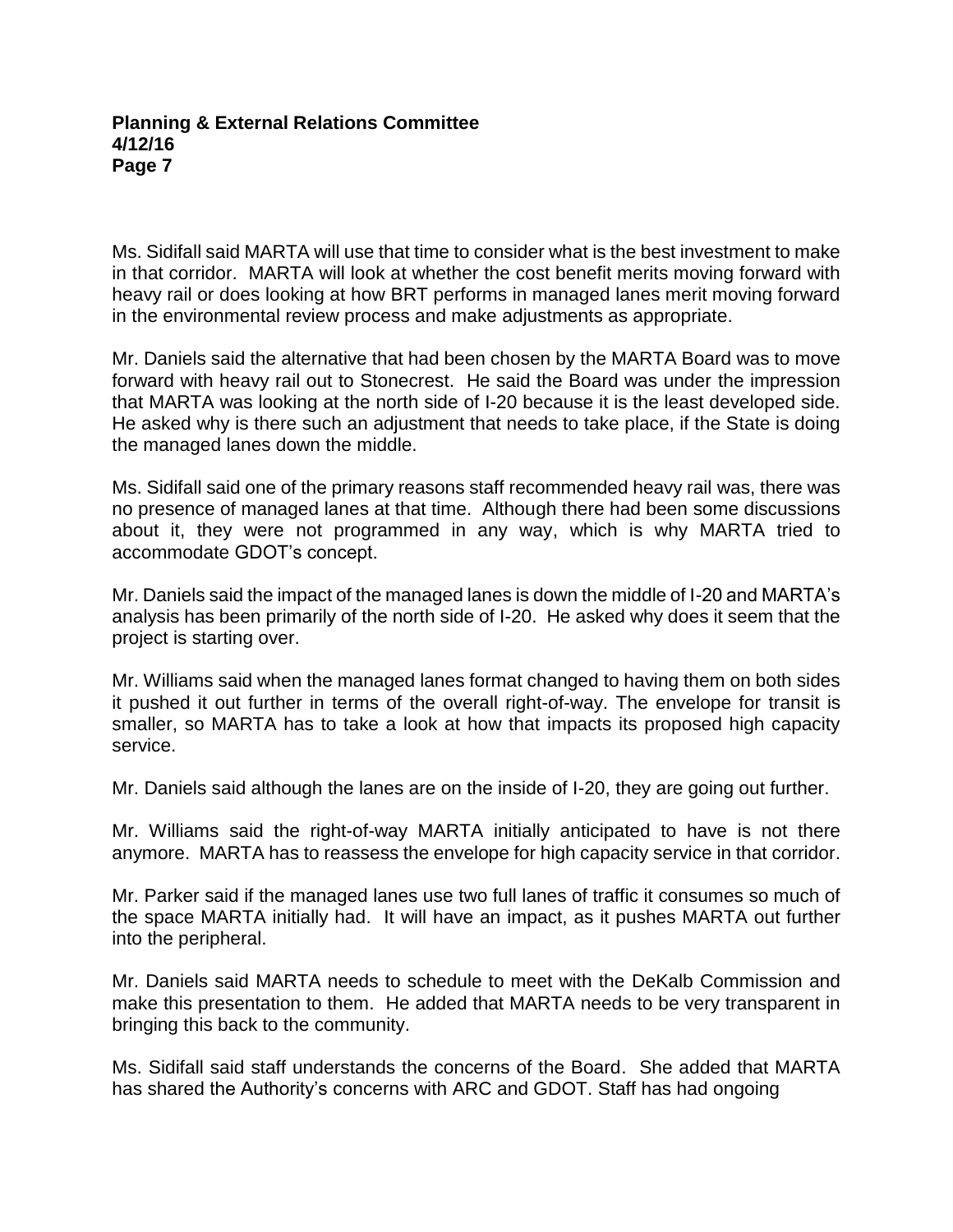discussions with those entities, as well as GRTA. One of the things staff is planning to do as a part of the performance analysis is a concerted public outreach campaign to bring all the stakeholders and general public up to speed.

Mr. Daniels said the Alternatives Analysis is not set in stone. However, it essentially gives a clear guideway towards what the investment would be and advances that to bring a project to actuality.

Ms. Sidifall said that is correct.

Mr. Daniels said it is very disconcerting to have a change of this nature. MARTA needs to be clear and make everyone aware that although an Alternatives Analysis has been conducted it can change abruptly.

Ms. Sidifall said during the analysis process issues like this can arise and cause changes or shifts and staff has to accommodate them as best as possible.

Mr. Williams added that it is not only with MARTA projects – any project across the country will face external forces that may cause an agency to take a second look at alignments or perhaps there is a new technology that needs to be considered. As MARTA goes through an analysis process and gains more information, staff has to address those externalities as part of the environmental piece.

Mr. Durrett said the important thing is how MARTA presents the process, the "rules of the game", how conditions have changed and how those changed conditions impact previous decisions. That needs to be very clearly articulated and often. He also said that he is in DeKalb County and he completely understands Mr. Daniels's points. It is really important to get the story honed and presented clearly.

Mr. Parker said MARTA would like to include an introduction from Mr. McMurry and/or Mr. Tomlinson when a presentation is made to the DeKalb Commission. These potential changes to the project are outside of MARTA's control. He added that Mr. Tomlinson briefed the Operations & Safety Committee several months ago on the managed lanes concept. He also agreed with the Board that this has a significant impact on the project especially in terms of time and FTA requirement. Staff will refine the presentation and make it clearer in terms of how MARTA got to this point and what the impacts are.

Mr. Daniels said the DeKalb Chamber of Commerce and the CID also need to be in the loop. Obviously MARTA needs to take this to the Commission first. MARTA needs to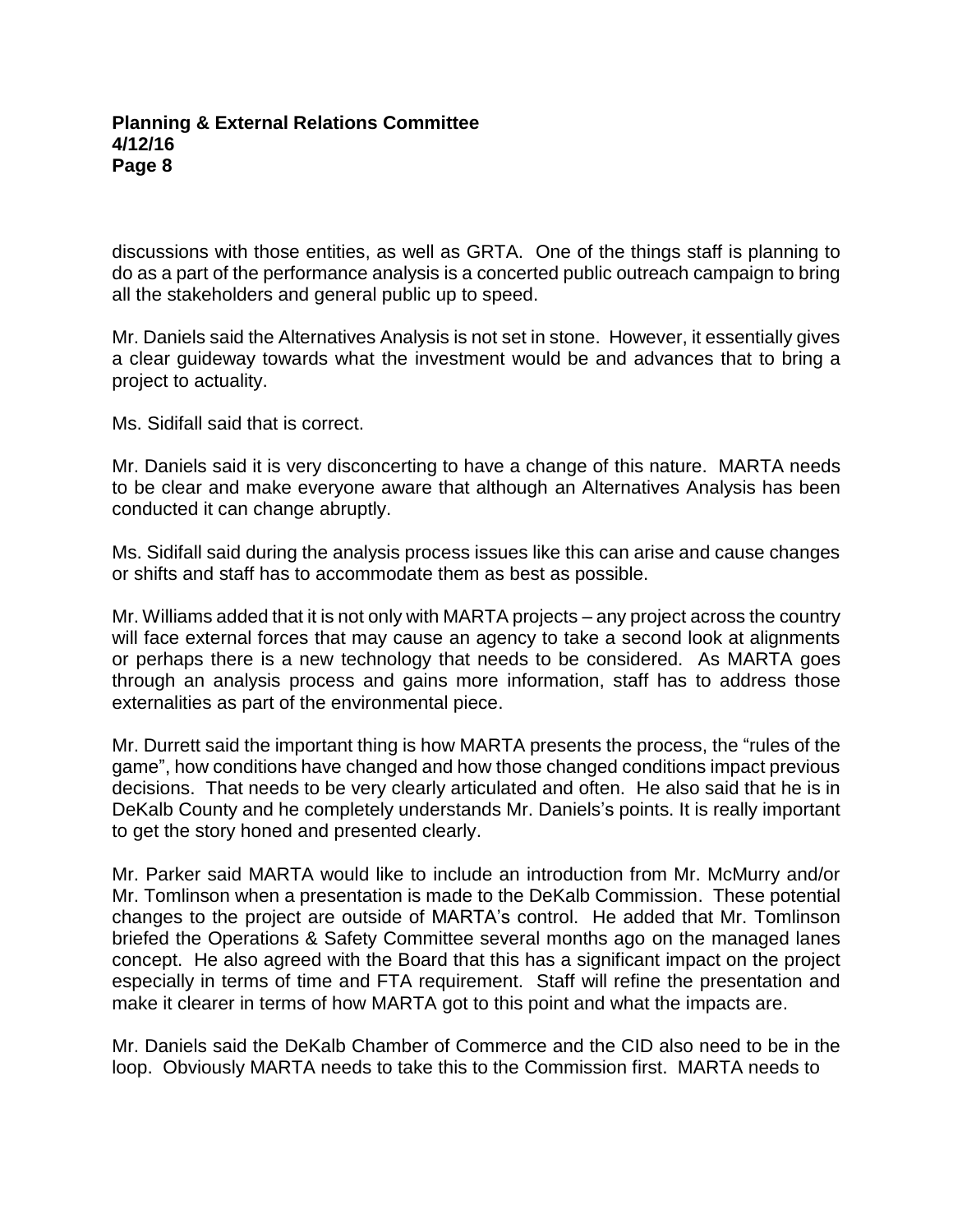make everyone aware of this extensive change from what was understood MARTA's position to be as it relates to the expansion of I-20

Mr. Parker said the passage of the gas tax was a game-changer.

Ms. Sidifall said MARTA staff shares the Board's sentiment, in that MARTA was so close in terms of having an approved document.

# **Briefing – Fixing America's Surface Transportation (FAST) Act**

Mr. Bayalis briefed the Committee on the Fixing America's Surface Transportation (FAST) Act.

## *FAST Act Overview*

- $\triangleright$  First major multi-year surface transportation bill since 2005
- $\geq$  5-year fully funded bill
- $\geq$  \$3058 for highways, transit & rail
	- o 74 % Highway Programs
	- o 20% Transit Programs
	- o 6% Rail Programs
- $\geq$  \$280B from the Highway Trust Fund
- $\geq$  \$25B from the General Fund

## *Transit Funding*

- $\triangleright$  \$61.1B in total transit funding, including funds from the General Fund
- Total transit funding increases by over 10% in FY 2016 and approximately 18% over five years
- $\triangleright$  \$48.9B over five years from Mass Transit Account (MTA)
	- $\circ$  9% in FY 2016
	- o 18% over five years
- General Fund Authorizations increase by 16% in FY 2016 and remain flat

## *Bus & Bus Facilities Program*

 $\geq$  \$695M in FY 16 to \$808M in FY 2020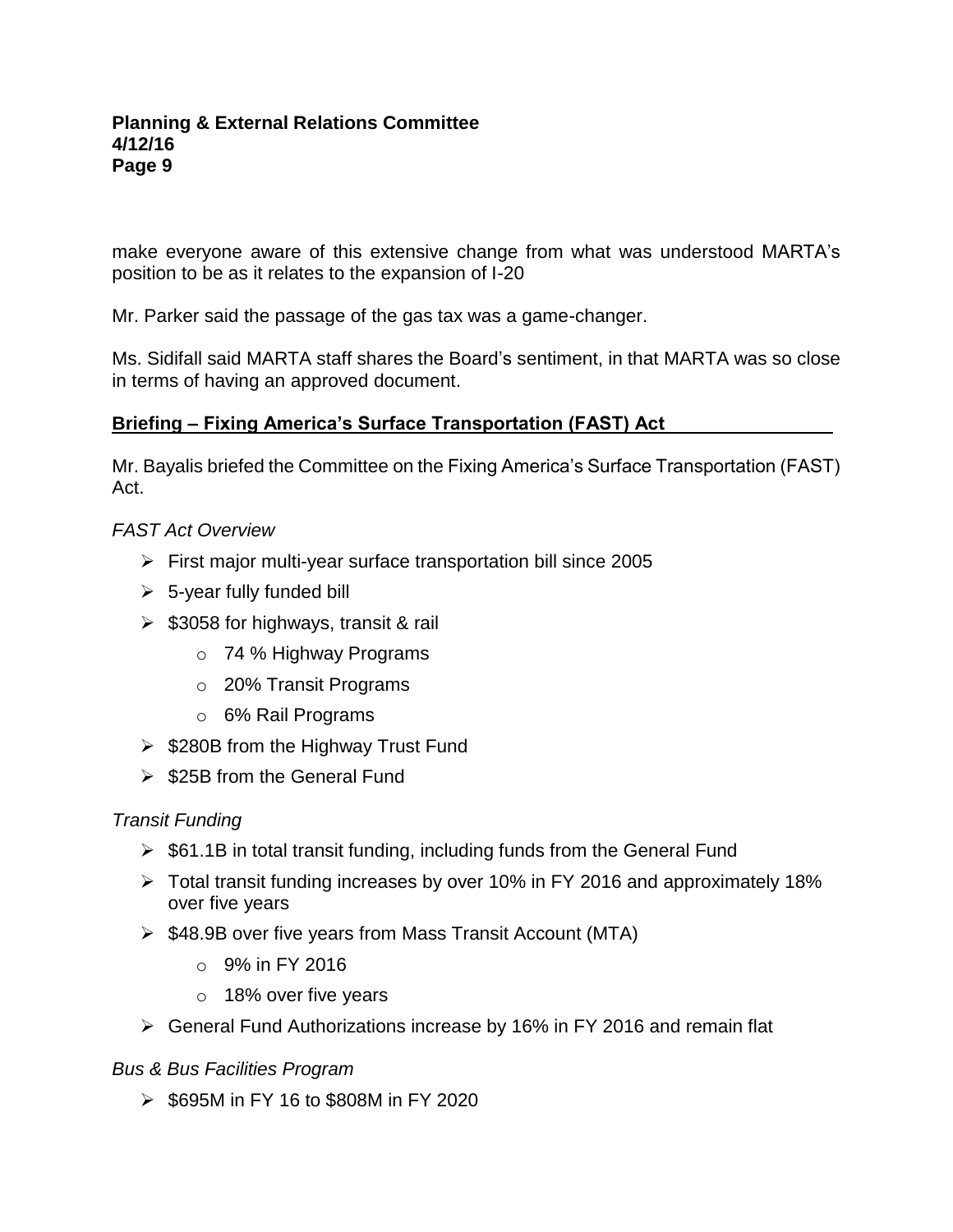- $\triangleright$  Increases by 62.5% in FY2016 and 89% over five years
- $\geq$  Authorizes \$3.758 over 5 years
- $\geq$  Competitive grant program = \$1.52B over five years
	- $\circ$  38.5% of total bus funding in FY 2016
	- o 42.5% of total bus funding in FY 2020
	- $\circ$  40.5% of total bus funding over five years

## *New Starts & Small Starts Program*

- $\geq$  20% increase in FY 2016
- $\geqslant$  \$2.38 over 5 years
- Federal Funding Grant Agreement (FFGA) federal share now limited to 60%
- Total project cost for Small Starts increased to \$300M and Section 5309 share to \$100M
- $\triangleright$  Increases domestic content of rolling stock to 60% in FY 2016 FY 2017, to 65% in FY 2018 – FY 2019 and 70% in FY 2020

## *Other New Provisions*

- Changes to Transportation Infrastructure Finance and Innovation (TIFIA) Act
- Transit Oriented Development (TOD) projects now included
- $\triangleright$  Lowers minimum threshold to \$10M
- $\triangleright$  New pilot program to allow states to substitute their own environmental laws and regulations for the National Environmental Policy Act (NEPA)

## *Noteworthy Changes*

- $\triangleright$  Expedited project delivery for capital investment projects
- $\triangleright$  Art/Landscaping excluded from project costs when calculating cost effectiveness
- $\triangleright$  Strikes requirement to consider land use policies when in project development
- $\triangleright$  Two changes to rolling stock designed to add flexibility
	- o Use of rolling stock
	- o New pilot program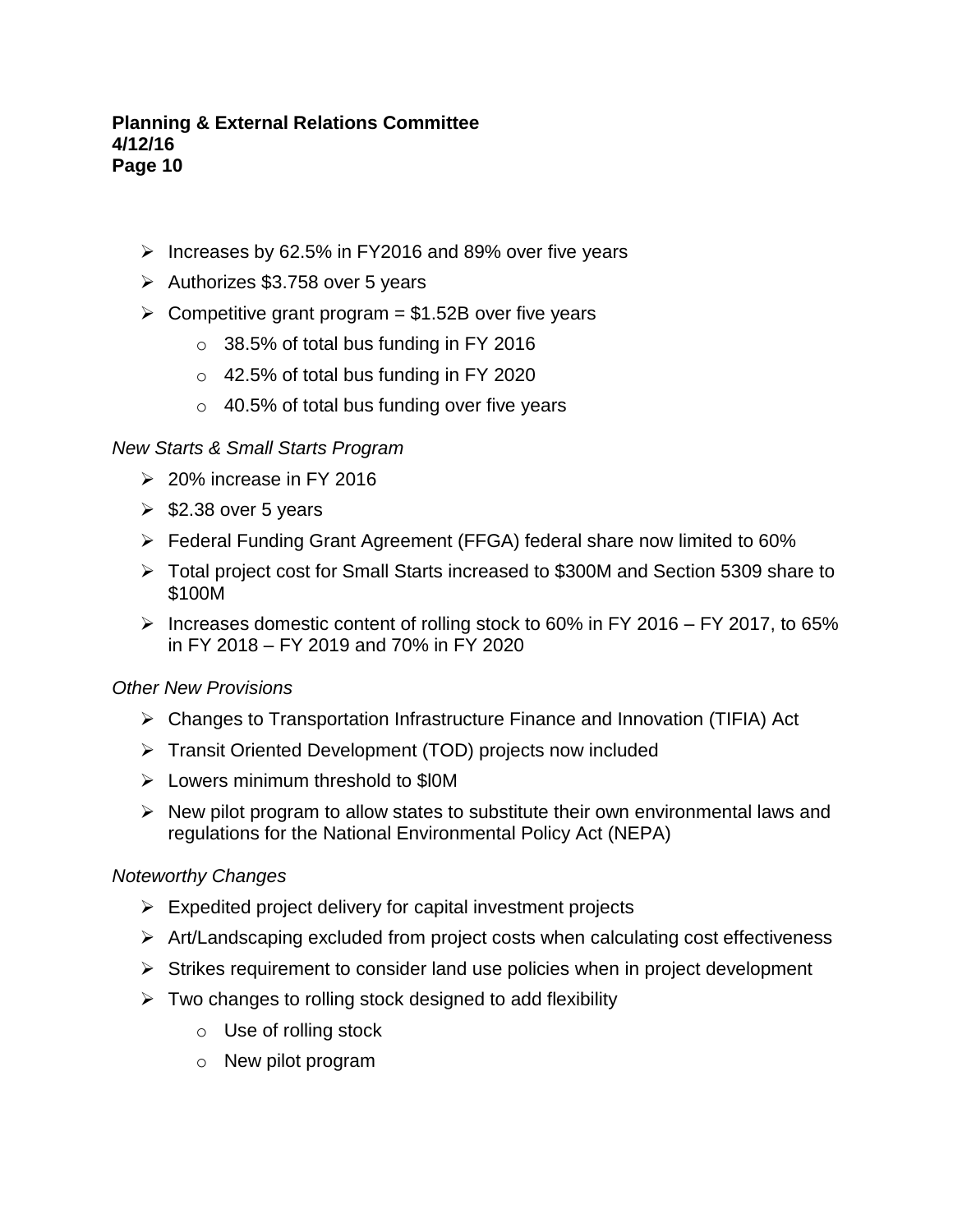# *FY 2016 FTA Formula Apportionments for the Atlanta Urbanized Area*

- Section 5307/5340 Urbanized Area Formula Program: \$66,183,738
- ▶ Section 5307 Operating Assistance Special Rule Operator Caps: Coming Soon
- $\triangleright$  Section 5309 New Starts (Capital Investment Grants): \$2,155,230,000
- $\triangleright$  Section 5310 Enhanced Mobility of Seniors and Individuals with Disabilities: \$2,931,342
- $\triangleright$  Section 5337 State of Good Repair Program:
	- o High Intensity Fixed Guideway \$45,733,773
	- o High Intensity Motorbus \$3,802,446
- $\triangleright$  Section 5339 Bus and Bus Facilities Formula Program: \$4,958,645
- $\triangleright$  Section 5339 Bus and Bus Facilities Discretionary: \$2,155,230,000

# **Briefing – 2016 Legislative Session**

Mr. Bayalis briefed the Committee on the results on the 2016 Legislative Session.

*Dedicated Transit Funding – SB 369*

- $\triangleright$  MARTA section applies only to the City of Atlanta
	- o MARTA creates a list of projects for city approval
	- o City call for a referendum for up to .50% increase in MARTA tax
	- o City Votes
	- o No county involvement
	- o Concurrent with MARTA ACT in length of tax
- T-SPLOST for Fulton County Outside of Atlanta (North & South)
	- o Cities and County create a list of projects
	- $\circ$  County calls the referendum (up to .75%)
	- o County votes to approve (not Atlanta)
	- o Purposes from HB 170 go beyond roads and bridges
	- o 5-year duration
- $\triangleright$  T-SPLOST for the City of Atlanta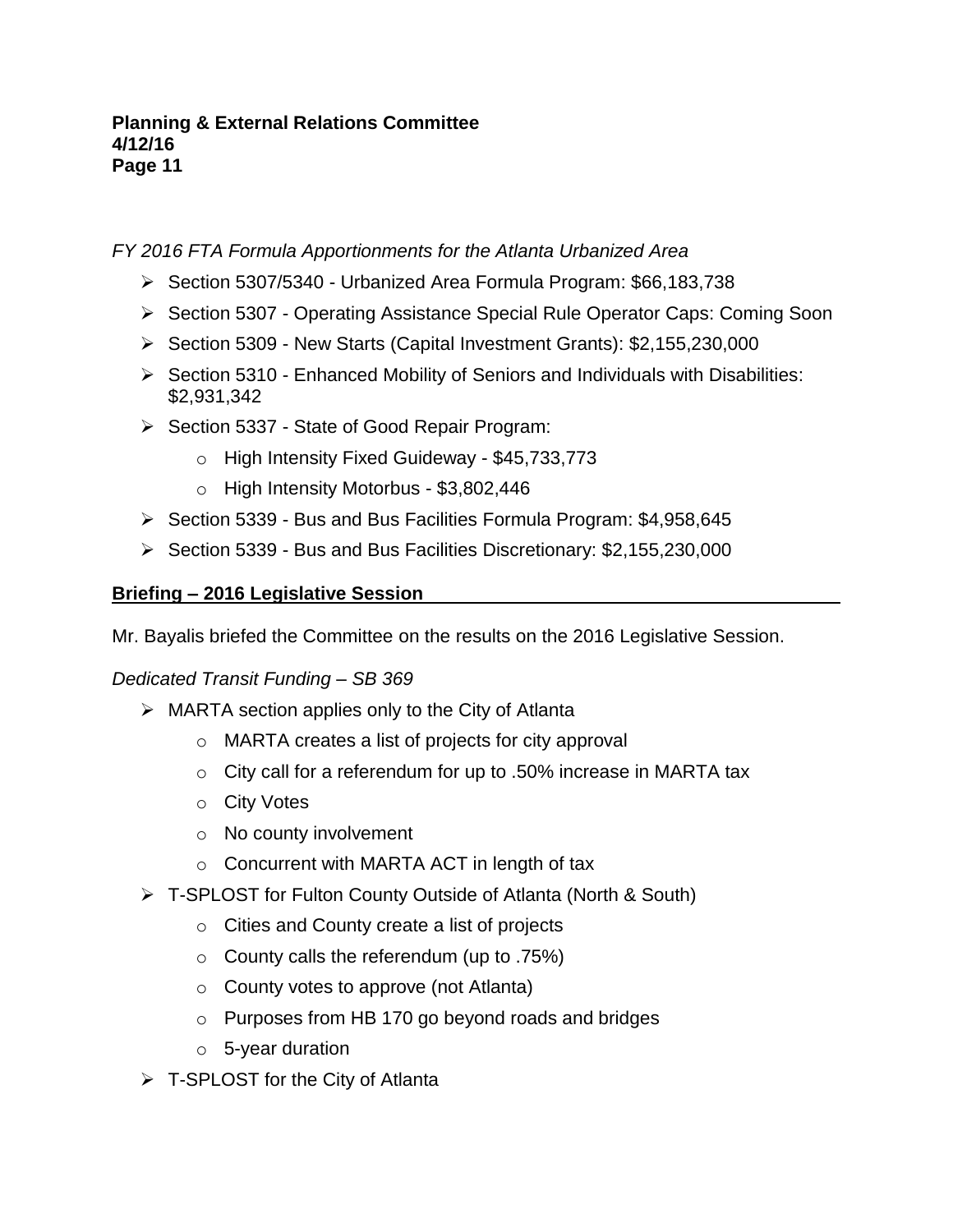- $\circ$  City creates a list of projects
- o County has to call the referendum
- o County can veto project list with a supermajority of County Commission
- o Limited to .50%

### *Next Steps – SB 369*

- MARTA preliminary project list due to city: May 31, 2016
- $\triangleright$  Deadline for city to adopt resolution authorizing referendum: June 30, 2016
- MARTA submits final project list to city: July 31, 2016
- Election Day: November 8, 2016

### *Other Bills of Interest*

- $\triangleright$  SB 307 Allows for digital advertising in place of traditional print advertising to maximize impact and increase options (Out Front Media)
- $\triangleright$  SB 420 Creates a mandate in counties across the state that any fixed guideway projects be approved by voter referendum prior to moving forward – does not impact current MARTA member jurisdictions, City of Atlanta projects or Atlanta Beltline build out
	- o Cobb County BRT impact
	- o CID impact
- $\triangleright$  SR 1085 Creates a "Regional Transit Solutions Study Committee" that will examine transit governance, funding, branding and its role in congestion mitigation
	- o 7 Senators appointed by Lt. Governor
	- o Number/location of meetings TBD
	- $\circ$  Final report due to the Secretary of the Senate by December 1, 2016
- $\triangleright$  HB 737 Clean-up bill; to codify the creation of MARTOC

## *Other legislative Agenda Items*

- $\triangleright$  Motor Fuel Tax Exemption HB 289
	- $\circ$  Recommitted from 2015 Session; was not reintroduced in the House Transportation Committee during this year's Session